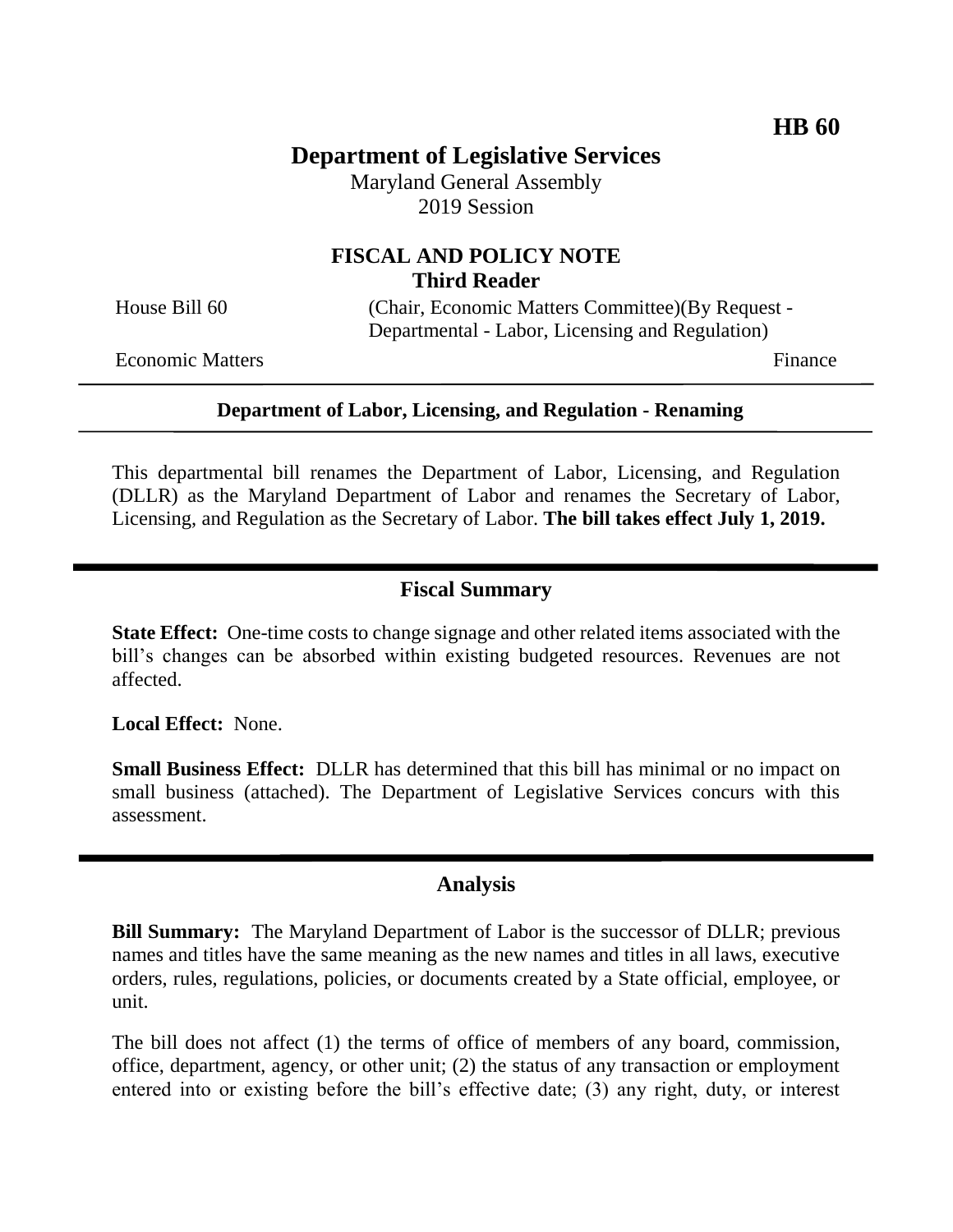flowing from a statute amended by the bill; or (4) the continuity of any board, commission, office, department, agency, or other unit and related matters. Letterhead, business cards, and other documents bearing the new name may not be used until the materials bearing the previous name have been used. The publisher of the Annotated Code of Maryland must change cross references and terminology throughout the code and to describe each change in an editor's note.

**Current Law/Background:** DLLR includes many of the State's agencies and boards responsible for licensing and regulating various financial institutions, businesses, professions, and trades. The department also administers several employment service and adult learning programs and federally funded unemployment insurance programs. The principal units of the department are:

- Division of Administration;
- Division of Financial Regulation;
- Division of Labor and Industry;
- Division of Occupational and Professional Licensing;
- Division of Racing;
- Division of Unemployment Insurance;
- Division of Workforce Development and Adult Learning; and
- Office of the Secretary.

The Department of Licensing and Regulation was formed in 1970 to consolidate more than 30 agencies and boards responsible for licensing and regulating businesses. It was reorganized as DLLR in 1995. DLLR advises that the inclusion of "Licensing and Regulation" in its name has at times led to confusion about the nature and scope of the department's activities. For example, the department has received inquiries related to marriage, firearm, and health-related licensing.

# **Additional Information**

#### **Prior Introductions:** None.

**Cross File:** None.

**Information Source(s):** Department of Labor, Licensing, and Regulation; Department of Legislative Services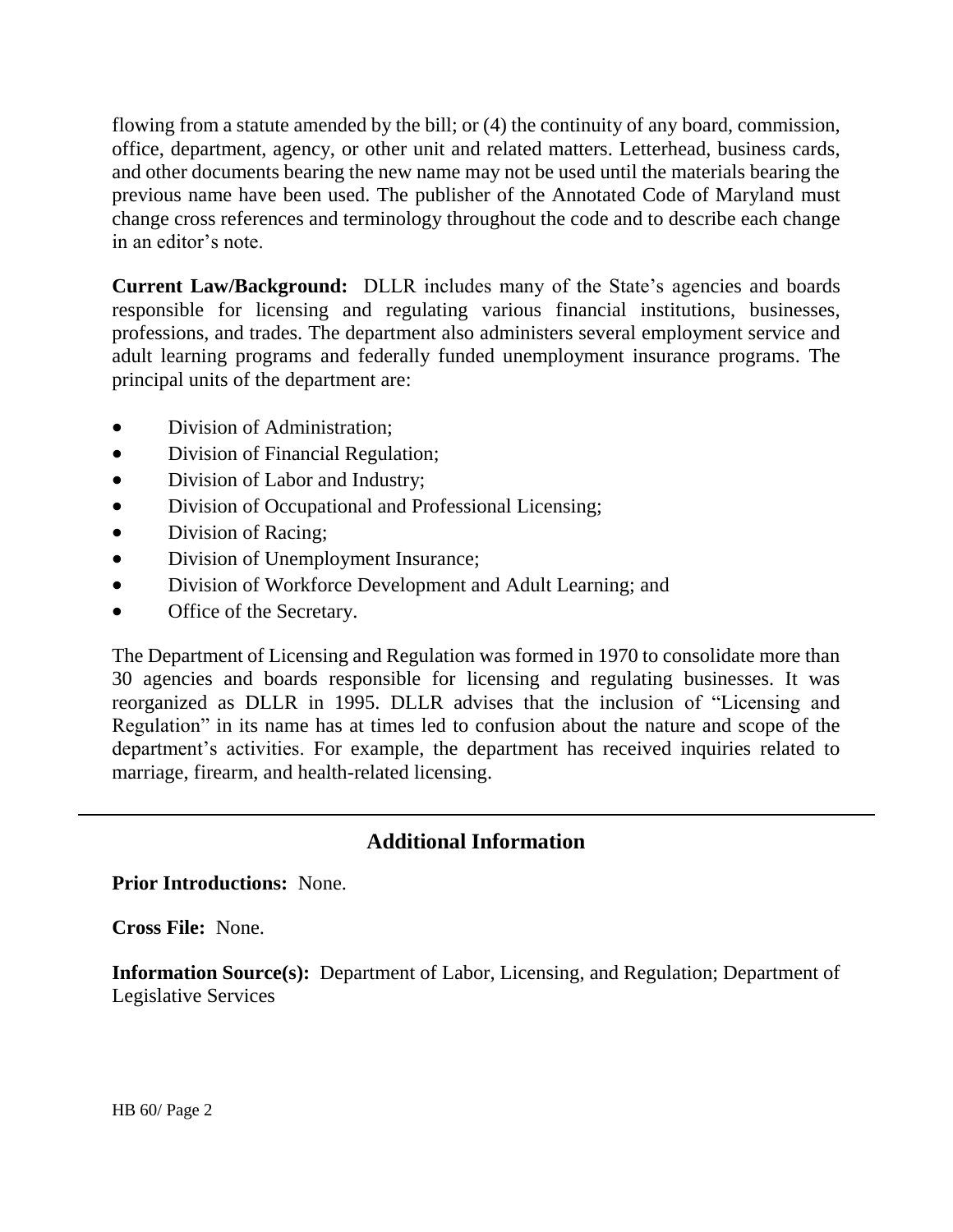| <b>Fiscal Note History:</b> | First Reader - January 23, 2019  |
|-----------------------------|----------------------------------|
| mm/mcr                      | Third Reader - February 27, 2019 |

Analysis by: Stephen M. Ross

Direct Inquiries to:<br>(410) 946-5510 (301) 970-5510